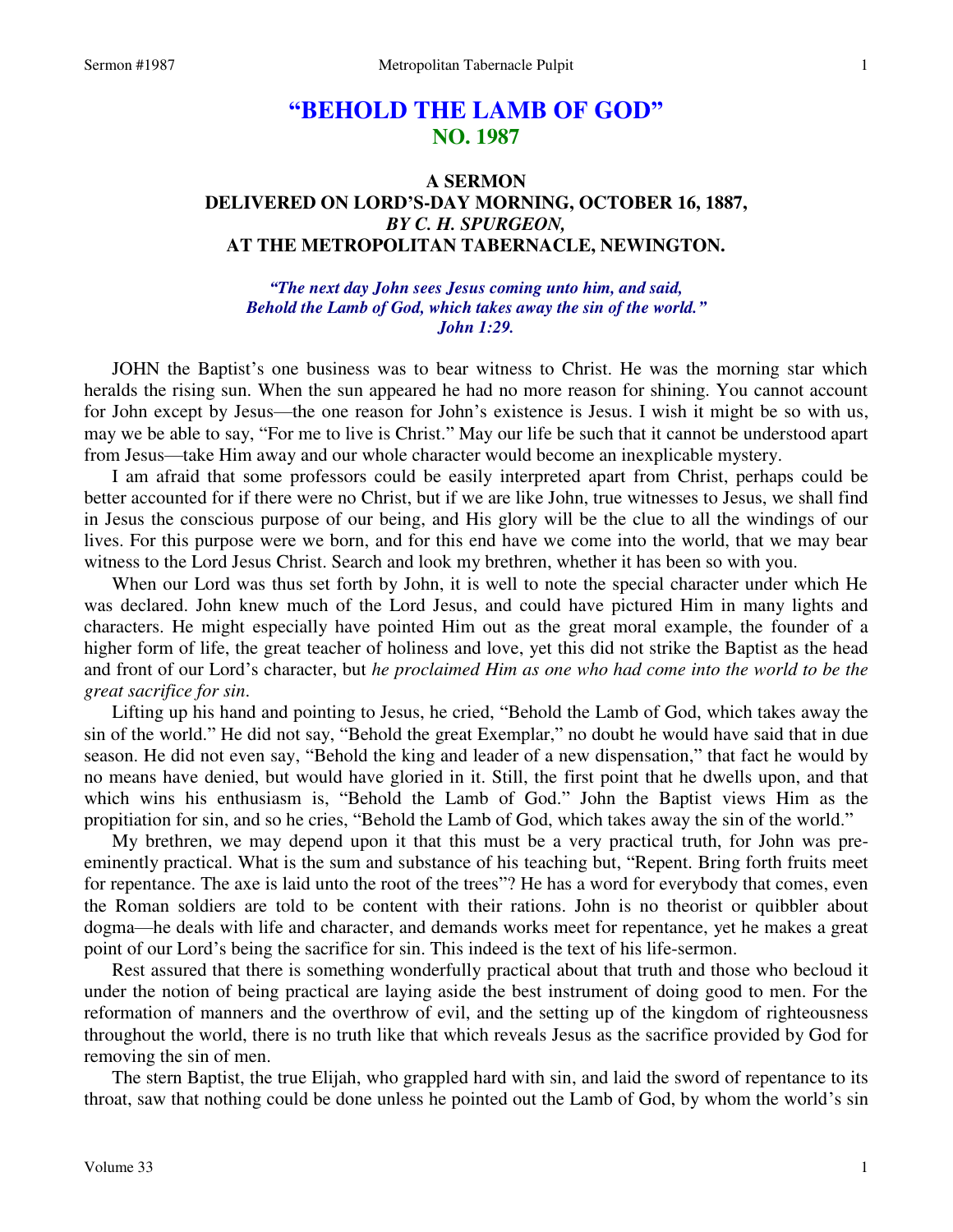is taken away. When repentance is the sermon, Jesus must be the text and the substance of the discourse. He puts life, power, energy into what else would be a dead moral essay.

O you, who would save men from sin, take care that you preach the great sacrifice for sin. It is clear that this doctrine has to do with repentance, for the apostle of repentance introduced it. He whose first word was "Repent," brought forward Jesus as the great Sin-Bearer, for he saw what I wish all would see, that there is a very intimate connection between the creation, growth, and purity of repentance and the sin-bearing of our Lord Jesus Christ.

Brethren, the fact is, the more we have to do with penitent sinners, the more we feel the need of a sin-bearer. O you that have never sinned, and are wrapped up in your own self-righteousness, you imagine that you can enter heaven by your own works. The bearing of sin by the Lamb of God does not seem to you at all needful, but if you once dwelt, as John did, in the midst of a burdened people, who came lamenting and confessing their sins, you would feel that nothing could bring them into reconciliation with God but faith in the appointed atonement. "Behold the Lamb of God, which takes away the sin of the world," is the text which evangelists love, because without it they cannot face the troubled ones who throng around them.

My brethren, in proportion as you wisely love your fellow men you will prize the sacrifice for sin. Your practical dealing with a perishing people will make you prize the Savior. Oh, what should I do if I were sent to preach to this vast throng, and had no sin-offering to declare to you! Might I not break my heart before a task so useless, so cruel, as to have to denounce sin and yet to have no pardon to declare, and consequently no hope? Now that I can tell of One who bore in His own body on the tree the transgression, iniquity, and sin of men, I find my task a solemn one, but certainly not hopeless, nor even dreary. Happy indeed am I to be permitted to set forth so blessed a salvation. Blessed are the lips which are allowed to cry, "Behold the Lamb of God, which takes away the sin of the world." You see, then, that the practical character of John's mission made him all the more at home in setting forth the sacrificial character of our Lord.

If John the Baptist had not felt that the character of our Lord, as a sin-offering, was the chief matter, he might have fitly pointed Him out as an example at the time when he delivered the words of our text. The Savior had not yet revealed to anyone the fact and meaning of His future death. His Passion was as yet a thing in the dim future, while His life was just blossoming out into public observation. He had newly left the holy quiet of the parental roof at Nazareth, and the charm of early holiness was on Him. Should not the world now mark Him, that His example might be known throughout its entire length?

In His retirement His conduct had been such, that the austere and devout Baptist had noticed it, and had felt bound to acknowledge that his younger relative was a worthier person than himself, saying, "I have need to be baptized of you." But John does not seem, when he beholds the Lord after His baptism, to think of His godly life already commenced, nor of that holy life which he could foresee in Him, but he fastens his eye upon the sacrificial character of that wondrous personage, and dwells on that alone, saying, "Behold the Lamb of God."

Brethren, that age needed an example as badly as ours does, but it needed a Savior still more, and John sees first that which is first. Let me add that the time was doubly opportune for dwelling upon our Lord's example, since He had just returned from His famous temptation in the wilderness, wherein He had rehearsed His life-struggles. You cannot, in reading the narrative, piece in the forty days' temptation in the wilderness anywhere else but just here. We read that our Savior, after His baptism, was led up immediately into the wilderness, to be tempted of the devil. Tempted He was, but He yielded in no point.

In the threefold battle He vanquished the power of darkness at every point, and now, armed for the fray, in mail which He had tried and proven, the champion stood before John, and it would not have been singular had the man of God cried out, "Behold the perfect One, in whom the prince of this world has no place. Copy His supreme example." But no, the great Baptist's eye rests not on that—the blood and wounds of the passion are before his mind's eye, and beyond all else he sees the sacrificial character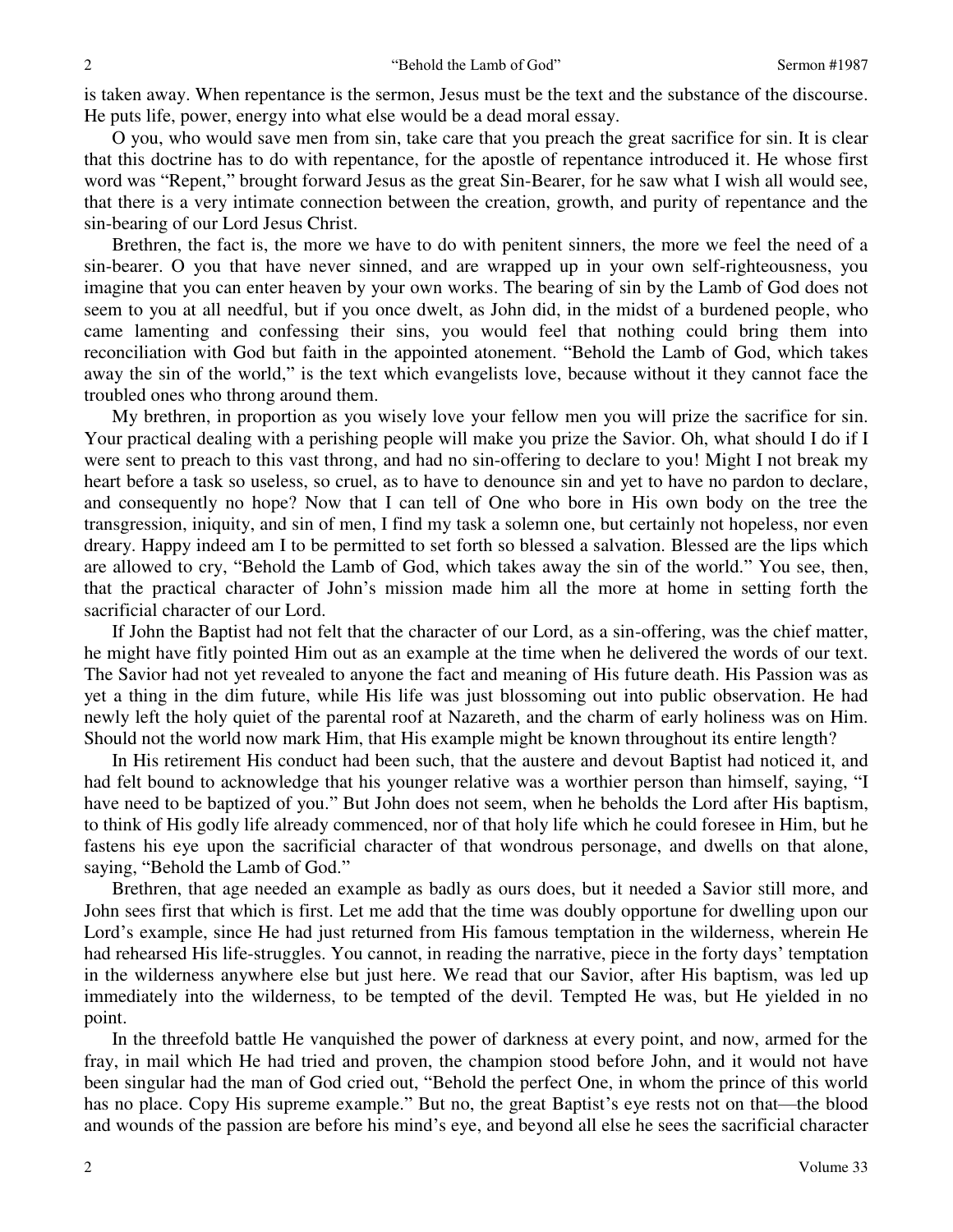of the wondrous Being who now stands in the midst of the throng. The fact that He is the appointed victim for human sin enwraps the whole soul of the preacher, and he cries, "Behold the Lamb of God, which takes away the sin of the world."

Brethren, I desire to be in the same case with John the Baptist. I would have my thoughts of Christ concentrated upon His atoning death, henceforth and evermore. During the little time in which I may be spared to lift up my voice in this wilderness, I would bear witness to the Lamb of God. The years may be short in which I may guide this flock, but around the cross shall be to me forevermore the place of green pastures, and from the sacrifice of our Lord shall flow the still waters.

Many others are dealing with other aspects of our Lord's work. Some, I doubt not, faithfully, and others with evil intent. I may very well leave them to do their best or their worst, for at least one may be allowed to be baptized for the Crucified, separated unto the cross, dedicated to the atonement by blood. I know no atonement but substitution, no substitute but Christ. "Surely he has borne our griefs and carried our sorrows." To the declaration of that fact I set myself apart to life's end.

**I.** To come still closer to our text, I would have you notice, in the first place, that JOHN SET FORTH CHRIST AS A SACRIFICE WITH EVIDENT PERSONAL PERCEPTION OF THE FACT.

When a man says, "Behold!" he sees something himself, He sees that something with clearness, and he desires you to see it, and therefore he cries, "Behold! Behold!" John had from his birth been ordained to be the herald of the Christ, but he evidently did not know who the Lamb of God might be. As a babe he leaped in the womb when he came near to the mother of our Lord, but yet he did not know Jesus as the Lamb of God. He says, "I knew Him not."

Some suppose that John and Jesus had never met during their early years, but I find it hard to believe. I see quite another meaning here. John knew Jesus, but did not know Him as the Sin-Bearer. I think he must have known the life of the holy child, his near relative, while He grew in favor both with God and man, but he had not yet seen upon Him the attesting seal which marked Him as the Son of God.

John admired the Lord's character very much, insomuch that when He came to be baptized by him, John said, "I have need to be baptized of You." Yet John says, "I knew him not." He knew Him as one of high and holy character, but as yet he saw not the token which the Lord God had secretly given to his servant, for he saw not the Spirit of God descending and resting upon Him. John shrewdly suspected that Jesus was the Son of the Highest, of whom he was the forerunner, but a witness must not follow his own surmises, however correct they may be.

John, as the Lord's servant, did not dare to know anything of his own unguided judgement—he waited for the secret sign. Certain preachers tell their people anything they invent out of their wonderful brains, but the true servant of God has no business to put forth his own thoughts or opinions, but he must wait for a word from God. The message should come straight from the Master, "Thus says the Lord." John, though he saw about this wondrous Jesus such marvelous traits of character that he was sure He was much greater than himself, yet says, "I knew him not." He would know nothing but as it was revealed to him by the Lord God who sent him.

But when at last he received that personal token, when he plunged our blessed Master into the waters of the Jordan, and saw the heavens opened and the Dove descend, and heard the voice saying, "This is my beloved Son," then he knew Him, and was henceforth sure. When he afterwards spoke he did not say, "I think this is the Lamb of God," or, "I am under the impression that this is the Son of God." No, he boldly cried, "Behold Him! See for yourselves. This is the Lamb of God! I speak with the accent of conviction—nothing can shake me. The Master has given the sign, and henceforth I bear confident witness. Behold the Lamb of God, which takes away the sin of the world."

Henceforth to John the Baptist, the Lord Jesus Christ was more than He appeared to be to any others. To those who looked at the Savior, He would have seemed to be a plain, humble Jew, with nothing particular to mark Him out, except it were the gentleness of His demeanor, and a certain heavenliness of carriage, but to the Baptist He was now before all, and above all.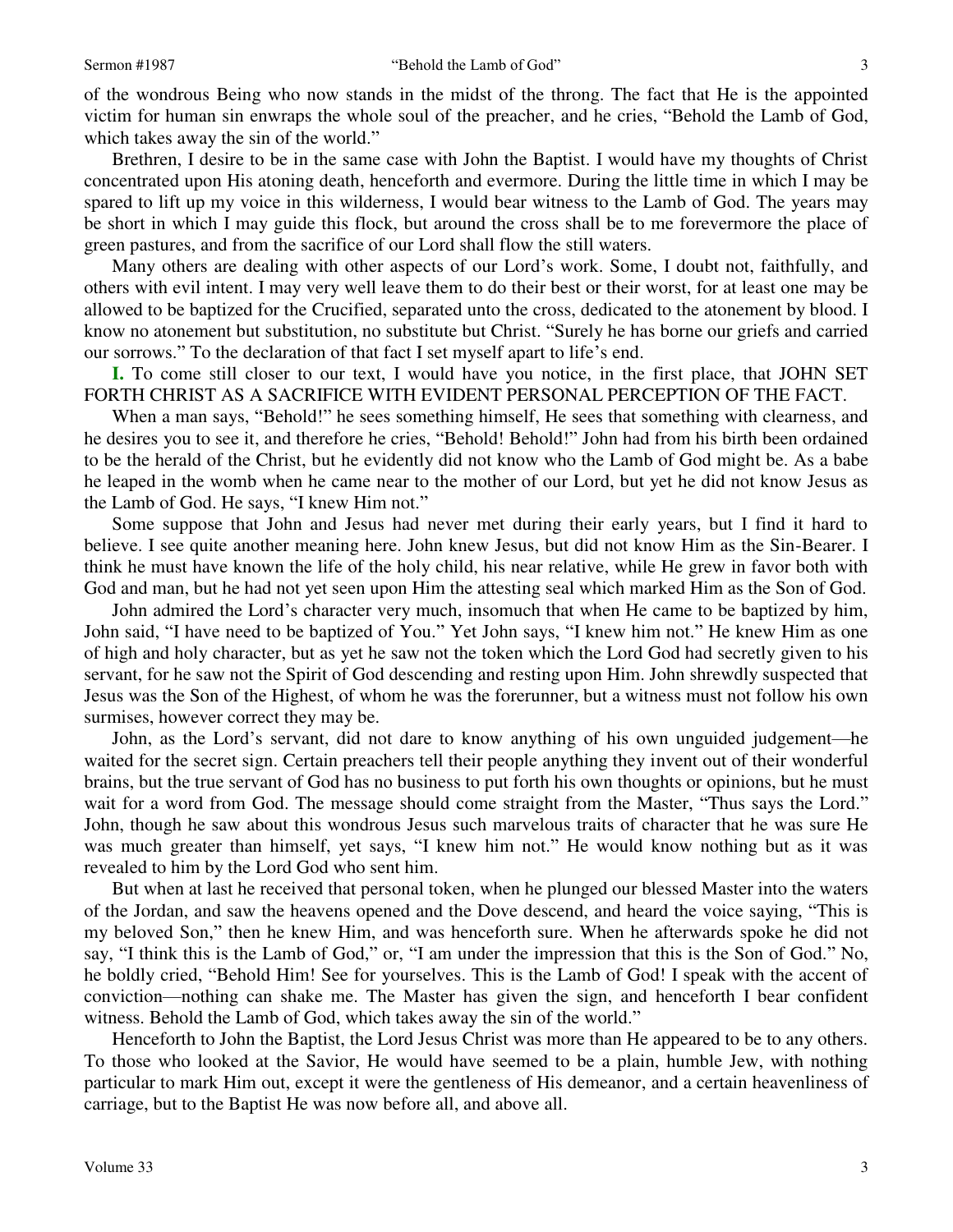When a person was to be baptized, he confessed his sins to John, but when Jesus came with no sins of His own to confess, *did He whisper in John's ear, "I bear the sin of the world"?* I think He did, but in any case, this was true to the Baptist's mind, and to him Jesus was henceforth the matchless sacrifice, the one atonement for human sin.

This was an extraordinary truth to John. It took a miracle of grace to make a Jew see, "The Lamb, which takes away the sin *of the world.*<sup>"</sup> The Jew thought that the sacrifice of God must be for His chosen people only, but John saw beyond all bounds of nationality and restrictions of race, and clearly perceived in Jesus "the Lamb of God, which takes away the sin of the world."

Remember that John was of priestly race, he was familiar with lambs for sacrifice. But as a priest he never saw a lamb for sacrifice in a place far off from the consecrated shrine. There was only one altar, and that was at Jerusalem, and there the lamb of sacrifice must be, and not by Jordan's lonely stream. Yet John saw, in a place never dedicated in any peculiar manner to the service of God, the one great sacrifice standing in the midst of the people. "Behold," he says, "this is the Lamb of God." See how well the Lord had taught him, and how fully he had broken away from natural prejudices!

Beloved, I pray that each one of us may know for himself Jesus as the sacrifice for sin. You were brought up as children to believe that Jesus is the Lamb of God, but all revelation in the Book must again be revealed to the heart, or it will not be really known and perceived. For the life of the truth to enter into our life it must become a matter, not of head-creed only, but of heart-belief. That Jesus is the substitutionary sacrifice, the propitiation for our sins, the expiation for our iniquity, must be taught us by the Holy Ghost.

I can truly declare among you that I do not preach this doctrine of vicarious sacrifice as one among many theories, but as the saving fact of my experience. I must preach this or nothing. I know nothing among you save Jesus Christ, and Him crucified, because I have neither hope nor comfort outside of the great atoning sacrifice. He was made sin for us, even He who knew no sin, that we might be made the righteousness of God in Him. "He was made a curse for us, as it is written, Cursed is everyone that hangs on a tree."

I pray that each one of God's people may have a clear knowledge of Christ as the sin-bearing Lamb, and have it written on his individual consciousness, for then nothing will shake him out of it. When men find their own deliverance from sin, and their own peace with God flowing out of the atoning sacrifice, this great truth becomes a part of their inward experience, and it can never be torn from them.

O my brother, when the great sacrifice has saved you, you will never be able to doubt it. You will sooner doubt your own existence than doubt this blessed fact, that He bare our sin in His own body on the tree, and that through Him we are reconciled unto God. It was a matter with John of personal perception.

**II.** Let us advance a little. JOHN SET FORTH OUR LORD AS EMPHATICALLY THE SACRIFICE, "Behold *the* Lamb of God."

This is more than John would have said of all the lambs that he had ever heard or read of since the first appointment of sacrifice. He remembered the firstling of the flock which Abel offered, and the sacrifice of a sweet savor which Noah presented. He knew the sacrifices of Abraham, Isaac, and Jacob. He was familiar with the lamb of the Paschal supper, and those of Israel's high festivals. He remembered the thousands of offerings that had been presented by David and by Solomon, and by other kings in the great national acts of worship, but passing them all by as if they were all mere shadows, he points his finger to the man Christ Jesus, and he says of Him, "This is THE Lamb of God."

In this I think the Baptist comprehended everything that went before. There was *the daily lamb* of which I read to you in the commencement of the service, from Exodus 29. There had been slain before the Lord a lamb every morning, and a lamb every evening, all the year round throughout the centuries of Israel's history. Always and ever the continual sacrifice of the lamb was the symbol of JEHOVAH's dwelling with His people. But John puts his finger down upon a single sacrifice, and says, "This is *the*  Lamb." All the other daily lambs had been but prefigurations of this. "Behold THE Lamb."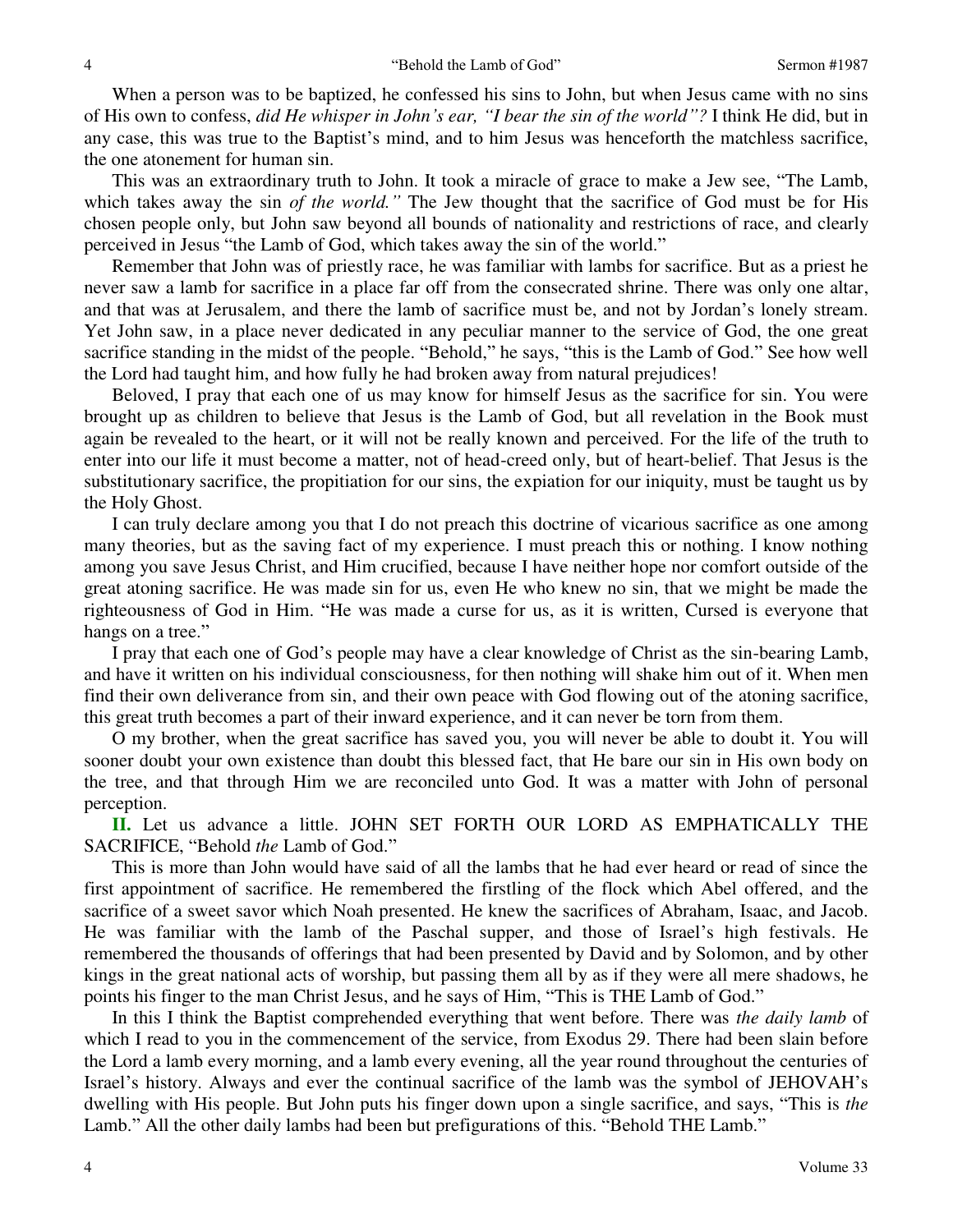Let me also call your attention to another wonderful lamb, *the Paschal lamb*, slain on the night when Israel went up out of Egypt, when each Hebrew smeared the lintel and side-posts of his door with blood, and the sight of that blood sufficed for the deliverance of the family, according to the word of JEHOVAH, "When I see the blood, I will pass over you." These Passover lambs were many and sacred to every Jewish mind, but John passes them all over, and says, "Behold *the* Lamb of God."

Do you not think he also had in his mind *the lamb spoken of by Isaiah,* the great evangelical prophet? Had he not in his memory that famous passage, "He is brought as a lamb to the slaughter"? John the Baptist cries, "This is he of whom the prophet spake, Behold the Lamb of God."

Ay, and if John's eyes had been turned to the future as well as to the past, so that he could have looked down the centuries, and shared the visions of the seer of Patmos, he would have seen *the Lamb in the midst of the throne,* and have heard the song unto Him that was slain, but after seeing all the visions of the coming glory of the Lamb, he would still have kept his finger pointed towards the blessed Christ of God standing among the people, and would have said, "Behold *the* Lamb."

All that you read of sacrifice and sin-bearing in the Old or the New Testament, all that you have ever heard, or ever shall hear, of the putting away of sin, if it be true, is all centered in this line, "Behold the Lamb." It is a great thing when we can focus our testimony upon a single point. Let every servant of God do so, and bear his witness that there is none other name given among men whereby we must be saved. There is no other purgation for sin in the whole universe save that great sacrifice which takes away the sin of the world.

**III.** We will go a step further again, JOHN, IN DESCRIBING OUR LORD JESUS IN HIS SACRIFICIAL CHARACTER, WAS VERY EXPLICIT IN DECLARING HIM TO BE THE SACRIFICE OF GOD. He says: "Behold the Lamb *of God."*

These words contain a great depth of meaning. "The Lamb of God." Did not the Baptist thus recall the day when Abraham walked with Isaac towards the mount that God had told him of? "And Isaac said to his father, My father, behold the fire and the wood: but where is the lamb for a burnt offering? And Abraham answered, My son, God will provide himself a lamb for the burnt offering." John, standing centuries after, seems to say, "Now is the saying of the Father of the faithful fulfilled. Behold how God provides! Behold the Lamb of God."

Under the old Jewish dispensation, if a man sinned, he said to himself, "I must go and find a lamb," and he went out to his own flock, or else to his neighbor, and he bought a lamb. That was his lamb which he brought for his own trespass. But you and I have not to go and find a lamb. God has provided a lamb already, and we have only to accept the Lamb of God. And is it not a wonderful thing, that He against whom all sin was leveled, Himself provided the sacrifice for sin? Behold the sin *of man* and the Lamb *of God*.

Jesus is the Father's best beloved, His choice one, His only one, and yet He delivered Him up for us all, and God's Son became God's Lamb. O my Father, my Father, do I sin, and do You find the sacrifice? But if a sacrifice must be found by the Father, why was it found so near His heart? He could find the sacrifice for sin nowhere but in His own bosom. He had but one Son, His Only-begotten, and "God so loved the world, that he gave His Only-begotten Son." JEHOVAH gave His only Son to be a sacrifice! Let heaven and earth be filled with astonishment.

Beloved, if you think of it, who else could have provided a sacrifice for the sin of the world? None will pretend to such ability. And when God Himself provided a sacrifice, what other could He have found but His co-equal Son? Who else could render the honor which was due to the broken law? Who else could offer to divine justice the vindication which it demanded? Justice must be violated, or else man must perish forever. There remained no way of escape from this dilemma until the Son of the Highest condescended to become a sacrifice, and put away sin by His own death. So, you see, the Lord must Himself provide the sacrifice, and that sacrifice must be His Only-begotten Son.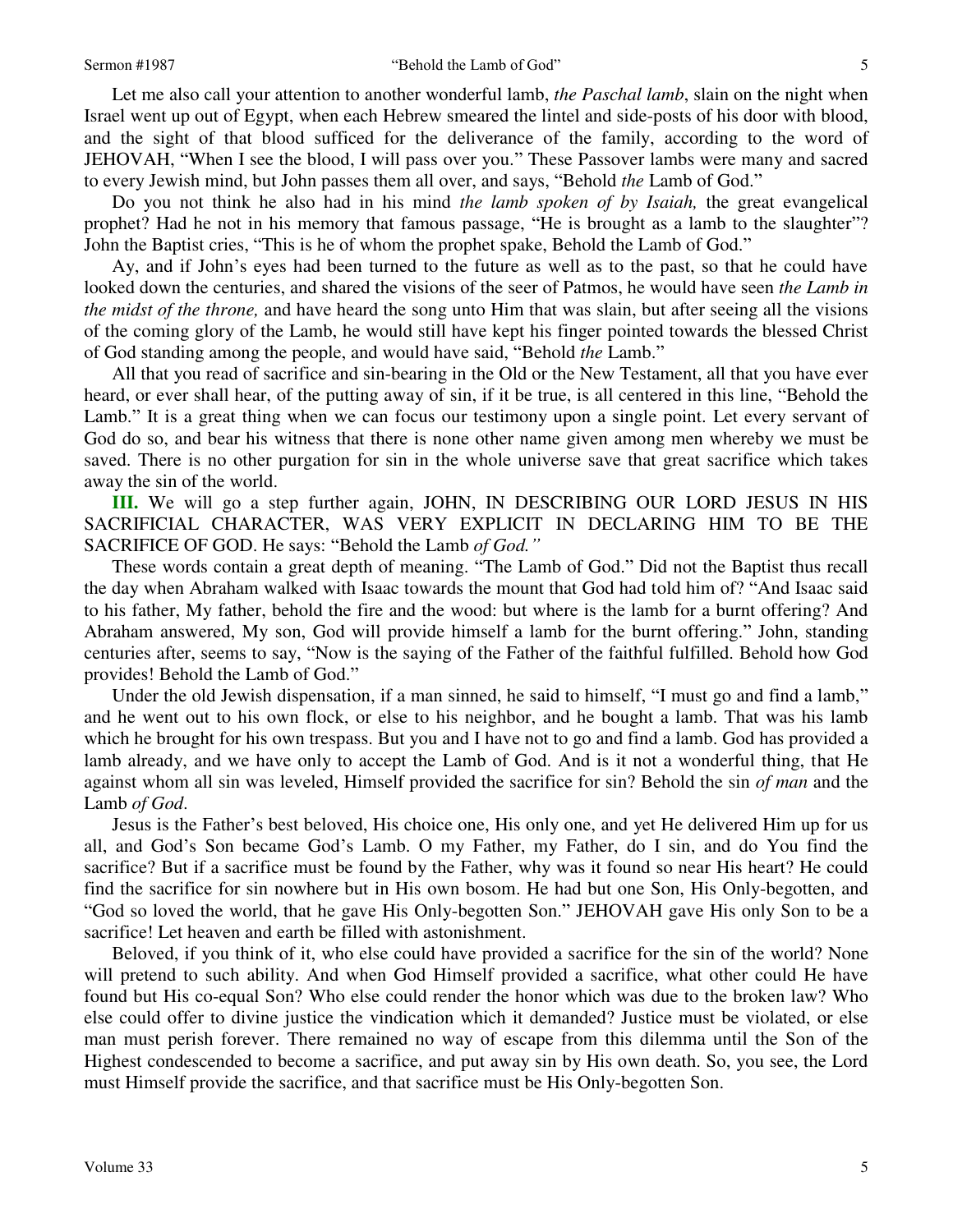I do not think I can preach more, for a faintness has come over me, nor is there need for more if you will but chew the cud of this one precious truth—Jesus is the Lamb which God provided, and He is the Lamb which God Himself presented at the altar. Yet I must rouse myself to say a little more.

Who was it that sacrificed the Lamb of God? Who was the priest on that dread day? Who was it that bruised Him? Who put Him to grief? Who caused Him the direst pang of all when He cried, "Why have you forsaken me?" Was it not the Father Himself? This was one point in the hardness of Abraham's test—"Take now your son, your only son Isaac, whom you love, and offer him for a sacrifice." He must himself officiate at the sacrifice.

This the great Father did! He is the Lamb, the Lamb of God. And now today the bright side of this truth remains. He is the Lamb that God always accepts, must accept, glories to accept. Bring you but Jesus with you, and you have brought God an acceptable sacrifice. You cannot fail to be forgiven, when you come pleading the name of Jesus.

If you should bring the fattest of your flock, and the choicest of your herd, you might hear God say, "I will not accept your sacrifice"! But when you bring God's own sacrifice, He cannot reject you. You are accepted in the Beloved. There is such acceptance of Christ with God that it overlaps your unacceptableness, it covers your sin, it covers *you,* it makes you to be dear to the heart of God.

Thus far have we come with this blessed text, even unto "waters to swim in." "Behold the Lamb of God."

**IV.** Lend me your ears a little longer while in the fourth place I show you that JOHN SET FORTH THIS BLESSED SAVIOR AS BEARING AND BEARING AWAY OUR SIN.

You that have the Revised Version will please notice that the Revisers follow the Authorized Version in the body of the translation, and say, "Behold the Lamb of God which takes away the sin of the world," but they have done wisely by putting in the margin, "bears the sin." Both meanings are here. In order to the bearing away of sin, there must first be the bearing of it. The Lord Jesus both took sin and took it away.

Dwell for a minute on the first fact that sin was actually laid on Christ. I saw the other day, amongst the abominations of the Stygian Bog, across which I have been compelled to gaze of late, such a foul teaching as this—that the transference of sin is immoral. Yet is not Scripture full of it? "The Lord has laid on Him the iniquity of us all." Sin was borne by Christ, yes, actually borne by Him, "He his own self bare our sins in his own body on the tree." They may make what they like of it. I am not going to explain or apologize, but I say without hesitation that the sin of the world was laid upon Christ, and He bore it, and bore it away.

The heaviest thing in the universe is sin, the earth has been known to open beneath the unbearable load of it. Neither angels nor men can stand under the load of sin. It sinks them lower than the lowest hell. When sin was laid upon the Lamb of God, He bore it, but He sweat as it were great drops of blood, and He was exceeding sorrowful, even unto death. To have borne up *the weight* of the world would have been nothing compared with bearing *the sin* of the world.

The best of all is, however, that our Lord did not only bear the load, but He took it away. "He takes away the sin of the world." The sin which was laid upon Christ did not remain there, He took it away—it remains no more. We read in Scripture many things about sin, as that God forgives it, blots it out, forgets it, casts it into the sea, puts it behind His back, and a great many other expressive figures, but this is in some respects the best of them—He takes it away. Blessed be His name.

My hearer, if you believe in Jesus you need not ask, "Where is my sin?" Jesus took it away. By bearing it He bore it away. It is gone, gone forever—it is utterly abolished. "The day comes when the sins of Jacob shall be sought for, and they shall not be found; yea they shall not be, says the LORD." Our glory is that by the sacrifice of Christ upon the cross sin was made an end of. He finished transgressions, made an end of sin, and brought in everlasting righteousness. This is a Gospel worth believing, worth living for, worth dying for. Let all teaching be accursed that comes in opposition to it.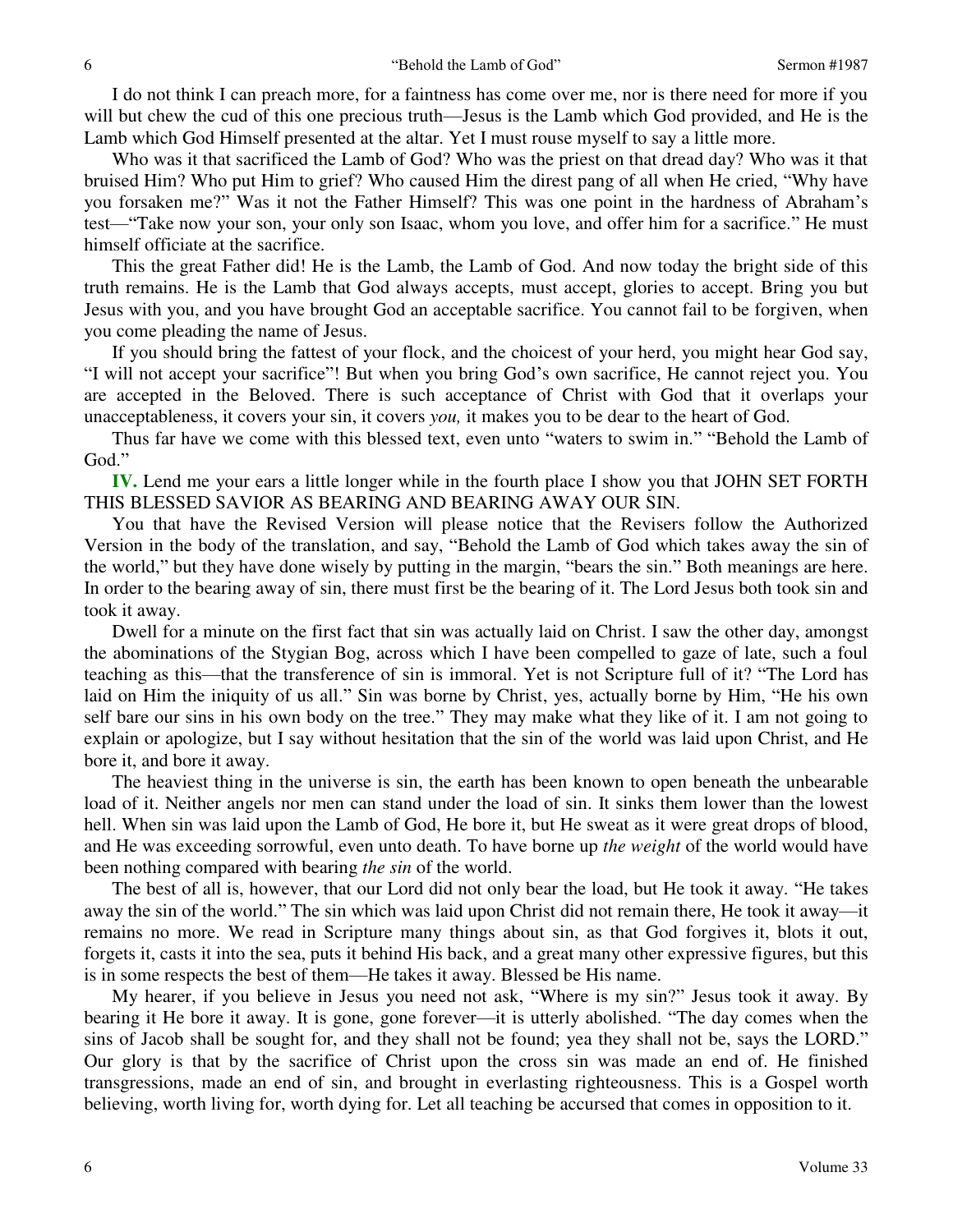This is heaven to a soul whose sins are dragging it down to hell. Sin can be forgiven, for Jesus is "the Lamb of God, which takes away the sin of the world." What a sight is this to see! Those eyes can never be sore again that have once seen sin put away by Jesus.

**V.** I must, however, call your attention to another point, which is that JOHN REPRESENTS OUR LORD AS REMOVING SIN CONTINUALLY. "Behold the Lamb of God which *takes* away the sin of the world."

Behold the sin of the world as one huge mass, and Jesus deals with it as a whole, and takes it away. John does not speak in the past tense, nor in the future, but He speaks in the present—"He *takes away* the sin of the world." Our Savior's atoning sacrifice, though it was but once offered, is perpetual in its effect. He must die at a certain point of time, and there were reasons why His death should have taken place at the particular moment when it did, yet time does not enter into the essence of it. The sacrifice might have been offered a million years ago, and as the Lamb of God He would still take away sin or the actual sacrifice might further have been postponed, if infinite wisdom had so chosen, and yet the Lamb of God would now have taken away sin. The date of His death is not the question, His sacrifice is effectual before and after the event.

Our Savior was the Lamb slain before the foundation of the world, in the purpose, and covenant, and thought of God. His sacrifice saved Adam, and Noah, and Moses, and David, and all the saints, before the name of Calvary had become illustrious. Before He died He stood before John the Baptist, as taking away the sin of the world, and now today, though His death is a matter of 1800 years ago, He still "takes away the sin of the world." In His person He was ever the Sin-Bearer, and through His death He puts sin away forever. By one sacrifice He has forever put away sin. His eternal merits forever remain a sweet savor unto the Lord God, and forever remove the foul offense of human transgression. As the Great Purifier He continually takes away and will continue to take away the sin of the world.

Blessed be God, I have a Savior today as fresh and full of power as if He had been crucified this very morning for my sin. He is now as able to save me as if He were at this hour on the cross. Those dear wounds of His in effect perpetually bleed. In His case the print of the nails is the token of an inexhaustible fountain of merit, which is always flowing forth for the removal of my guilt, eternally efficacious, ceaselessly sin-cleansing. This is where we rest.

It is the grandest fact in the history of all ages that Jesus takes away the sin of the world. We do not know what happened before this solar system was created, and we do not need to know. We cannot prophesy what is going to happen when yon sun and moon and stars shall disappear like transient sparks from the anvil of power, but there never will be any new fact which can equal this first of truths—that the Son of God assumed human nature, and in that nature bare sin and bare it away. This is the truth to be looked at beyond all others, "Behold the Lamb of God, which takes away the sin of the world."

Although I am too weak to preach to you as I desire, I feel great joy for myself in looking to the Sin-Bearer who has taken away my sin. How I wish that all of you felt the same! This is the pith and the marrow of my theology. But you must take the Lamb of God for yourselves. You must know Him for yourselves, you must believe in Him for yourselves, and He will surely take away that sin which now burdens you. He will take it right away, so that it shall never burden you again. He will blot it out. It shall cease to be. You shall be no more under condemnation, but shall be free from it forever. God help you to know Jesus, of whom I speak to you!

**VI.** The last point is this—JOHN WITNESSED TO THE ALL-SUFFICIENCY OF THE DIVINE SACRIFICE, "Which takes away the sin of the world." No other in all the world can take away sin but the Lamb of God.

There is no sin which He cannot take away. There is no limit to the value of His great sacrifice; He takes away the sin of the world. There is no other sin-bearer, no other atonement, no other satisfaction. No purgatory in the present or in the future can avail to take away sin. No supposed remedial pains in hell are possible, neither lapse of years, nor bitterness of regret, can take away sin. Jesus takes away the sin of the world, and beside Him there is no other.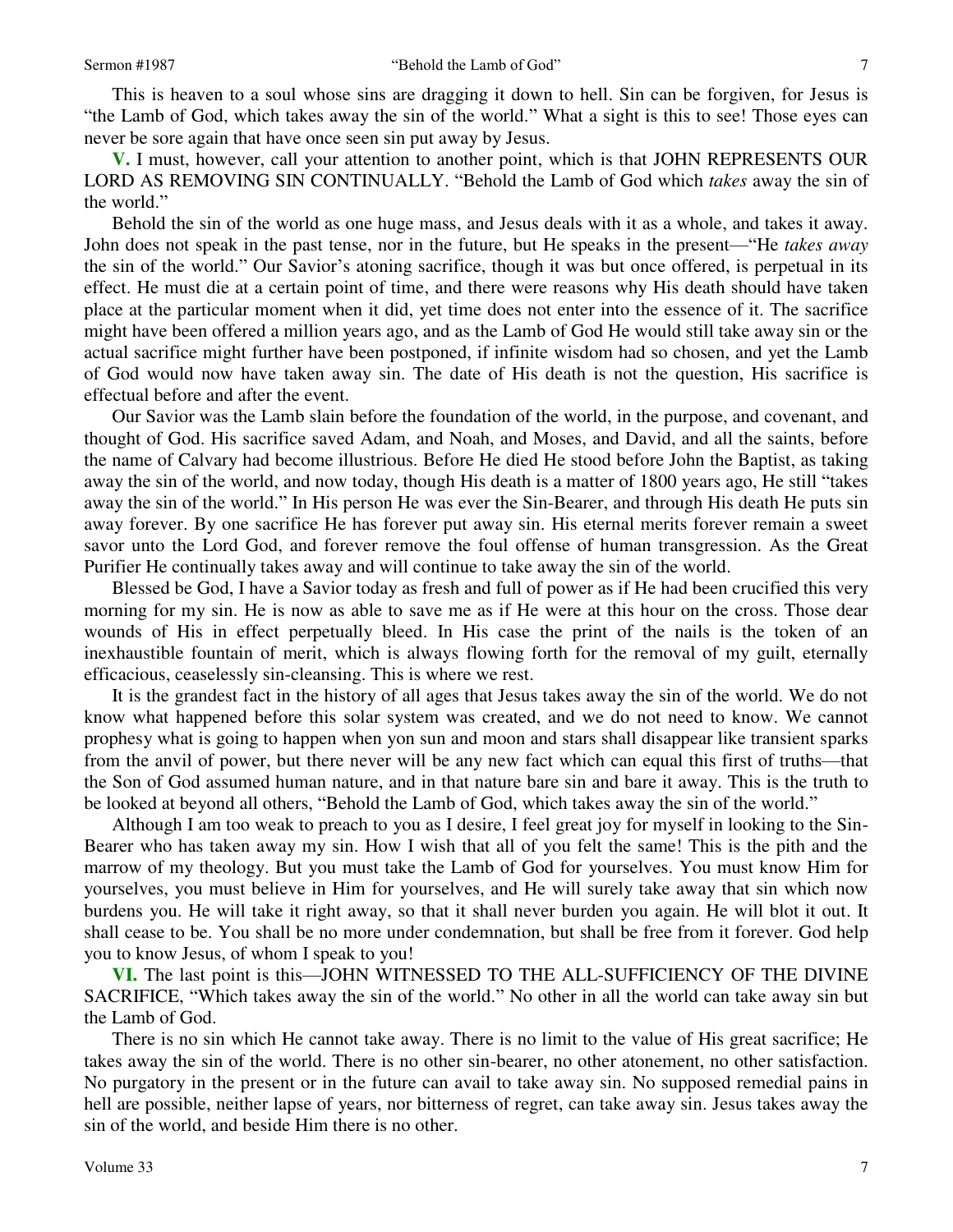Mark you, "He takes away the sin *of the world*"—all manner of sin that was ever done in the world, by all sorts of men, of all races, in all places. He removes sins of long duration, of aggravated criminality, of crying heinousness—any sin that can be compassed within the bounds of the world, Christ takes away.

O repenting sinner, though your sins should be as many as the hairs of your head, and each one as black as the midnight of Tophet, yet Christ takes away each sin. Though you should have cursed God and slain your fellow men, yet such sin as this comes within the range of "the sin of the world." Even as another text puts it, "God so loved the world, that he gave his Only-begotten Son, that whosoever believes in him should not perish, but have everlasting life," so is this text to be understood! Jesus so takes away the sin of the world that whosoever believes in Him shall no longer be guilty of sin, but shall be forgiven, and be justified before God.

Do you hear this? There is nothing in this text to shut any man out of mercy. Behold, I set before you an open door. There is everything in my text to induce every one of you who is conscious of guilt to come to the Lord Jesus, and accept Him as your substitute and sacrifice. Christ shall take away no man's sin that does not believe in Him. Christ has so taken away sin that whosoever believes in Him shall live. If you will come now and lay your hand on this divine sacrifice you shall find it all-sufficient, whatsoever the nature of your guilt may be. O delightful Gospel! How sweet to preach it!

I have done when I have said this. John the Baptist appears to me to have relieved his mind by the utterance of my text. He was full of weariness because of the scribes and Pharisees, doctors, and doubters who had been warring around him. He had been put upon his defense, and had been harried with innumerable questions. First one and then another, this question and that question, and now John ends the wordy duel by pointing to one whose presence was joy to his heart.

There stands the Savior, and John stops his argument, and cries, "There He is! Behold the Lamb of God, which takes away the sin of the world." It is to me a supreme joy to turn aside from those who becloud the everlasting Gospel, to leap out of the midst of controversy, and to cry to you with exultation—Jesus is the Son of God, He is the sacrifice for sin, He takes it away. Believe on Him and live. There is more joy in one sermon than in years of disputation. Oh, that everyone in this congregation might believe in Jesus and live! What a refreshment it is to the preacher's mind to get to his message at last, to get away from the bamboozlement of those who confound plain truth, and to come to matter-offact dealing with eternal salvation. There, let them question and quibble—the blood of Jesus Christ, the Son of God, cleanses us from all sin.

With what certainty the Baptist speaks! He does not for a moment hesitate, or speak with cautious reserve. No debate disturbs the foundation of his confidence. Before his eyes he evidently sees the Sin-Bearer, and he bids others see Him as he sees Him. To him no doubt remains, for he had seen the heavens opened above the head of Jesus, and he had heard the voice of God Himself, saying, "This is my beloved Son."

Dear friends, the marks which prove our Lord Jesus to be the vicarious sacrifice for sin are as clear to me as ever they were to John the Baptist. I dogmatize, because I feel more than sure as to my Lord's being the great sacrifice for sin. I could not doubt this doctrine if I were to try to do so. My hope, my joy, my very being hinge on my Lord's substitution. This truth is woven into the warp and woof of my being. Jesus suffered in my stead.

A leader in the religious world tells us that we have not yet obtained a satisfactory theory of the atonement. Let him speak for himself. Thousands of us know what we believe, and know what Jesus did for us. Where has the man lived? What comfort in life and death is there for one who cannot see clearly this first of truths? I thank God I have a definition of the atonement which is to me most clear, sure, and full of comfort. Here it is—"He his own self bare our sins in his own body on the tree." I can live by that, and I can die by that. I am sick to death of the ever-repeated hypocrisy about "theory of the atonement." I have no theory, for I believe in atonement itself. God keep us steadfast in the faith once delivered to the saints, and our consolation will abound.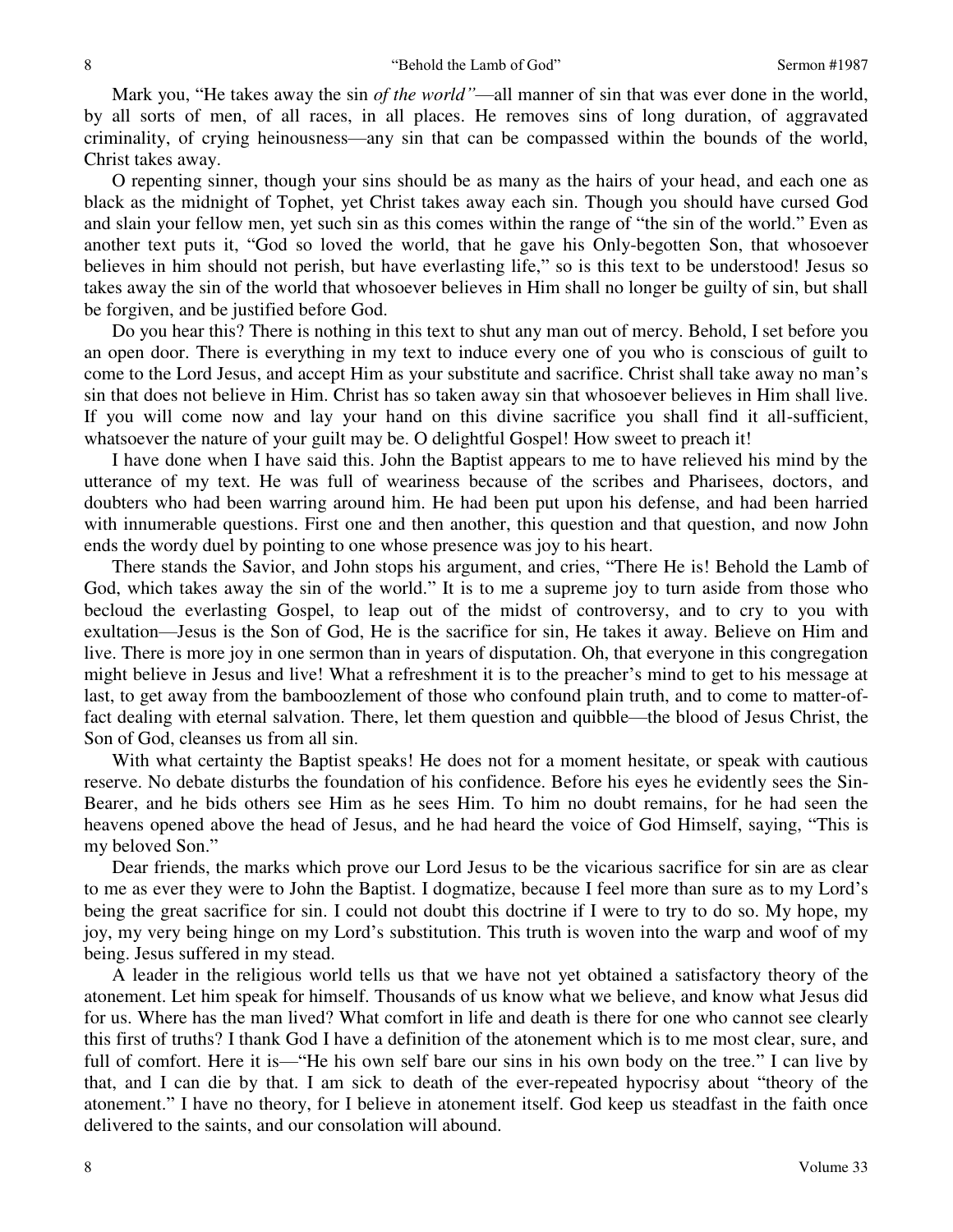And yet, once more, there seems to be a deep anxiety on John's part in the words of my text. He says, "Behold the Lamb of God." And he does so for the sake of those around him. We do not desire others to believe with us because we need them to keep us in countenance. John was not a man cut out of brown paper, in the same shape as thousands of others, but he was an original, self-contained individual. He knew how to see the Lamb of God for himself, whether other people did or did not see Him.

When I preach to you the doctrine of the vicarious sacrifice, it is not because I am unable to believe this truth alone. Long ago I ceased to count heads. Truth is usually in the minority in this evil world. I have faith in the Lord Jesus for myself, a faith burned into me as with a hot iron. I thank God, what I believe I shall believe, even if I believe it alone. If I am the last man to glory in the substitution of the Lord Jesus, I shall count myself honored to bear His cross alone. But there is great love to his fellows in the heart of every man who has seen the Lord Jesus Christ as bearing sin. That great deed of love makes the beholder feel that he would have all men look and live.

Were you ever half-starved, and did you find bread? Then I know you pitied your famishing brother. Our very instincts lead us to spread the blessing which we have received. Even dogs would do that. A poor dog had his broken leg healed at the hospital, and not many weeks after he brought another lame dog to the same house of mercy. We also long to see men come to Christ, because we have had our broken hearts healed by His tender hand. We love because He first loved us.

Brethren, I was ready to perish under a sense of sin. I was all but damned. I felt the wrath of God surging in my soul like a sea of fire, I found no relief or comfort. Even the Word of God did not cheer me. They told me of believing in Jesus, but till I learned that this Jesus was God's great appointed sacrifice for sin I saw nothing in Him to cheer me. When I learned that He had borne the penalty and satisfied justice, then I found out the glorious secret, and my conscience was at rest.

Conscience within us reflects, as in a mirror, the facts of the case as God sees them. God causes an awakened conscience to require that which His justice requires. The demand of the conscience is the echo of the demand of the divine government. Conscience requires atonement because the necessity of the case and the nature of God require it. When I learned that there was such an atonement provided, oh, then I rested most sweetly! I wish you all did so.

You that have no atoning sacrifice to plead, how can you bear the weight of your sins? What will you do with them when the death-damp is on your brows? You for whom, according to your own creed, no debt was paid, no penalty endured, how will you answer Justice in her great and terrible day? Believers look to Jesus as discharging all their debt, and they are not afraid of the day of account. But where will you look?

Oh, what will you do? Do not remain without faith in Him who stood in the sinner's stead. His work is exactly what your mind wants to give it peace. The satisfaction of Jesus will give your mind satisfaction, and nothing else will. Conscience, like the horse-leech, cries, "Give, give," and it will never cease its cravings till it meets with Christ, whose one full satisfaction will content it forever.

"Behold the Lamb of God." I shall meet you all in the day of judgment, and I tremble not to do so, for I have told you all the truth of so far as I know it. If you reject the sacrifice for sin, I cannot help it! But I beseech you, receive it and find that the Lamb of God has taken away your sin. Go in peace. The Lord go with you. Amen.

## **PORTIONS OF SCRIPTURE READ BEFORE SERMON— EXODUS 29:38-46; ISAIAH 53; JOHN 1:19-51**

## **HYMNS FROM "OUR OWN HYMN BOOK"—412, 331, 416**

At this time Mr. Spurgeon would remind his friends that his College, Orphanage, and other institutions need to be remembered. Mr. Spurgeon has been laid low by severe pain, and very soon he